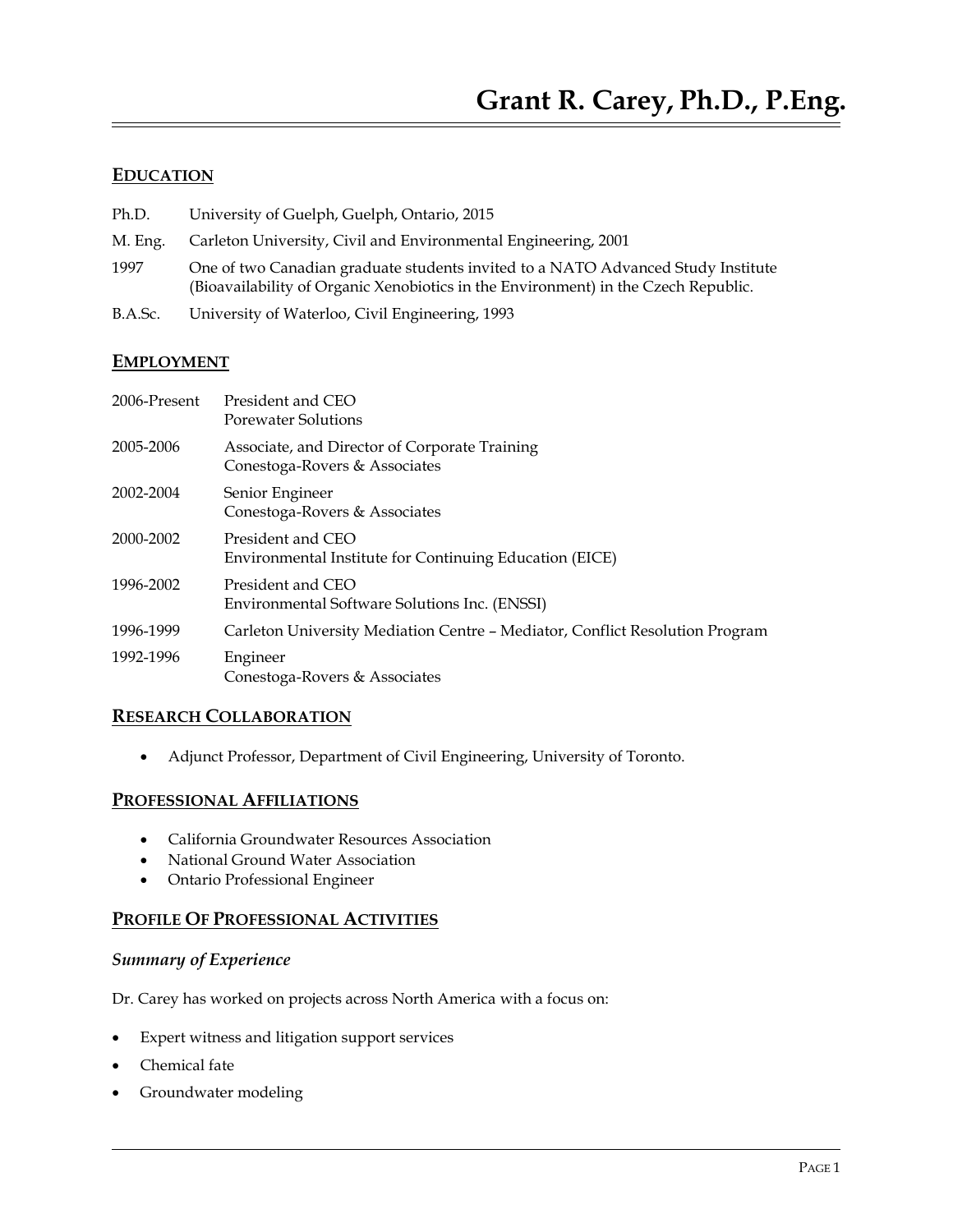- Back-diffusion, and development of cost-effective, long term site management strategies
- NAPL characterization, and remediation by natural or enhanced attenuation
- Regulatory negotiations

Dr. Carey has published more than 90 courses, seminars, and papers. Dr. Carey also has extensive experience in development and delivery of professional education, has training in mediation and facilitation, and has developed widely-used modeling and visualization tools which have been released as commercial and public domain products. Dr. Carey is also involved with state-of-the-art research projects related to model development for optimizing in-situ remediation and predicting back-diffusion remediation timeframe, including collaboration with the University of Toronto.

#### *Site Remediation and Litigation*

- San Fernando Valley Superfund Site (Area 2), Glendale, California Expert peer review for implementation of a basin-scale investigation for delineation of hexavalent chromium, and groundwater modeling to evaluate capture zones for regional supply wells for VOCs, 1,4-dioxane, hexavalent chromium, and other emerging chemicals.
- Former manufacturing facility, Glendale, California Expert peer review for monitoring and remediation of hexavalent chromium and chlorinated solvents.
- Former aerospace facility, Pacoima, California Expert support for due diligence investigation and pending litigation.
- Chemical Manufacturing Facility, Kentucky Expert support for implementation of a large RI/FS at a site with multiple DNAPL and LNAPL source zones, and litigation consultant for allocation of past costs.
- USA Petroleum site, San Jose, California Retained as an expert witness regarding the fate of MTBE from a gas station release near a regional drinking water supply well.
- Manufacturing Facility, Phoenix, Arizona Developed a regional groundwater flow and chemical transport model for litigation, to evaluate source release timing for a TCE plume in a multi-aquifer system with regional supply wells.
- Solvent Savers Superfund Site, Lincklaen Township, New York DNAPL expert and supported regulatory negotiations.
- Aerospace manufacturing facility, San Diego, California Expert peer review and regulatory negotiation support for implementation of a remedial investigation, feasibility study, and development of a Remedial Action Plan.
- Aerospace manufacturing facility, Phoenix, Arizona Expert peer review for treatability pilot test analysis, and preparation of the corrective measures study and implementation plan.
- Cedar Chemical Site, Phillips County, Arkansas Supported a PRP De Minimis evaluation.
- Former rocket manufacturing facility, Southern California Conducted a detailed investigation of chemical fate (perchlorate and chlorinated solvents) including validation of a three-dimensional basin-wide groundwater flow model for the San Bernadino Basin.
- Canadian Tire Site, Toronto, Ontario Developed a high resolution groundwater flow and multispecies reactive transport model to evaluate enhanced in-situ bioremediation of petroleum hydrocarbons.
- Confidential site, Ottawa, Ontario Calibrated a groundwater flow and chemical transport model for evaluation of persulfate diffusion and reactivity in bedrock.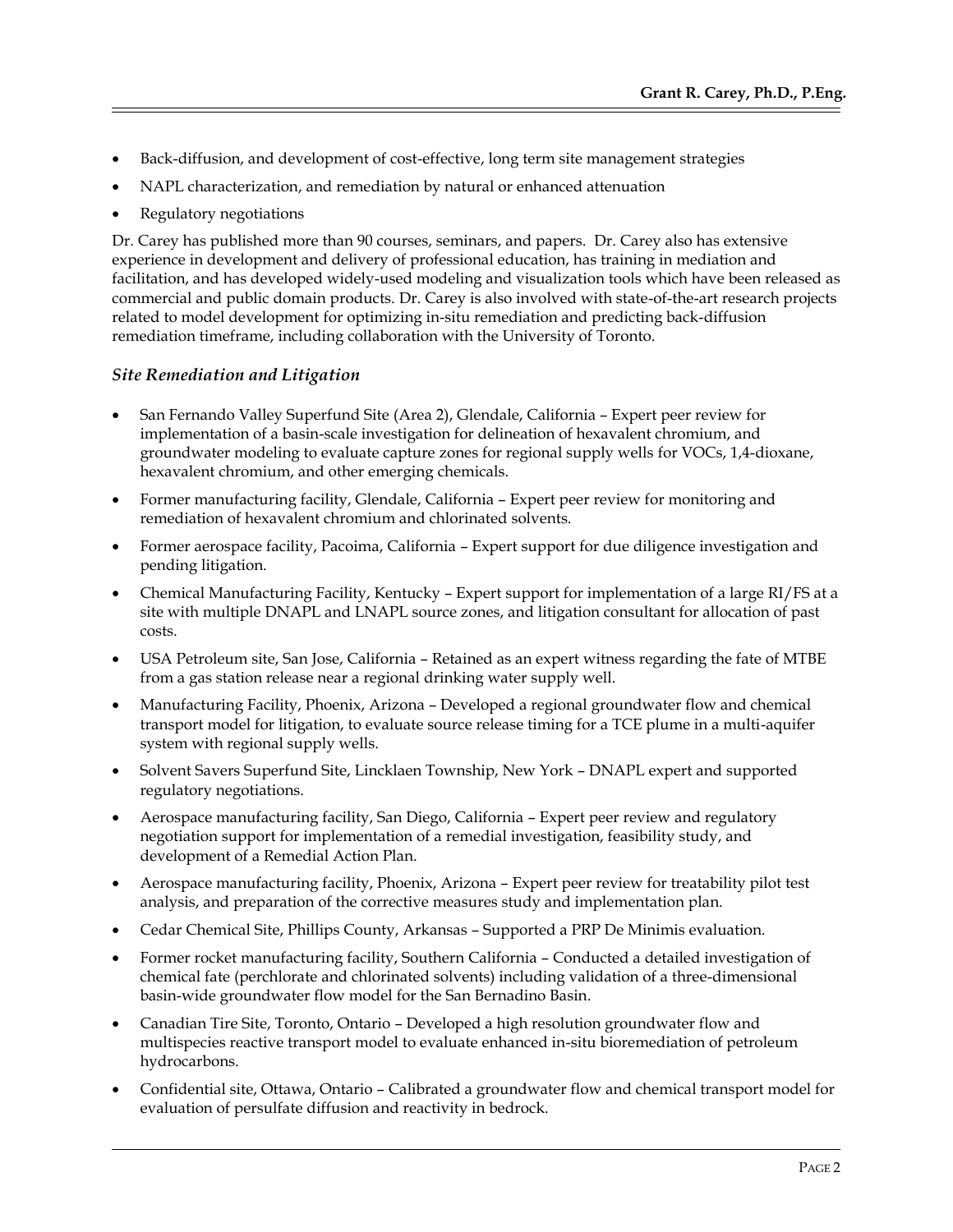- Seaspan Site, British Columbia Calibrated a three-dimensional transient (tidal oscillation) freshwater groundwater flow model for a coastal site and evaluated remedial design alternatives and sediment cap performance based on groundwater flow and chemical transport modeling;
- Union Bay Site, British Columbia Calibrated a three-dimensional transient (tidal oscillation) groundwater flow model based on seasonal positions of the freshwater-seawater interface, and used a one-dimensional groundwater flow and chemical transport model to compare remedial alternative performance based on mass discharge reductions;
- Savannah River National Laboratory (SRNL) Conducted a reactive transport modeling study to evaluate the mass balance for a chlorinated solvent plume attenuation at PlattsburghAir Force Base (New York) on behalf of SRNL's research efforts related to natural and enhanced attenuation
- Vandenberg Air Force Base, California Modeled tracer tests and bioremediation pilot tests to evaluate remedial performance as part of a Department of Defense (ESTCP) project related to the design of soluble substrate injection systems
- Texas Central Gulf Coast Aquifer Groundwater Availability Model calibrated a regional groundwater flow model that covered an area that represents more than 10% of the drinking water supply for Texas, and used this model to predict water supply resources over a 50-year period in the future.
- Source Water Protection Study, Region of Waterloo, Ontario Peer reviewed a regional groundwater flow model which was developed to evaluate three-dimensional groundwater directions, velocities, and to support a regional vulnerability assessment;
- Mine Exploration Project, Alaska calibration of a 5,000 km<sup>2</sup> watershed-scale groundwater flow model to evaluate how future mining operations may influence groundwater and surface water resources, including a transient water balance calibration for 14 subwatersheds;
- Birkerod Site, Denmark Developed a density-dependent soil vapor flow and transport model to evaluate the distribution of TCE mass flux and to evaluate the performance of a soil vapor extraction system.
- Sydney Tar Ponds, Sydney, Nova Scotia Senior Modeler for groundwater flow and transport modeling in Phase II/III Environmental Assessment
- Superfund site in Tacoma, Washington developed the conceptual and simulation models for a groundwater trench recirculation system in a tidally-influenced aquifer, including the simulation of tidal effects on time-varying groundwater extraction/injection rates using SWIFT/486
- ArvinMeritor Site, Allegan, Michigan developed a groundwater flow model for a site next to the Kalamazoo River to evaluate the design of a permeable reactive barrier.
- Chemical manufacturing facility in Elmira, Ontario developed groundwater flow model for designing a shallow aquifer extraction system adjacent to a surface water tributary, and assisted in the development of a phased approach for construction and testing of the extraction network.
- Former sand and gravel quarry, Maryland Developed and calibrated a groundwater flow model to evaluate the range in dewatering pumping rates in support of a large excavation and bioremediation program
- Evaluated MNA for groundwater contaminated by chlorinated solvents and/or petroleum hydrocarbons at numerous sites
- Evaluated the influence of permeable and low-permeability landfill caps on the natural attenuation of chlorinated solvents such as TCE in an underlying aquifer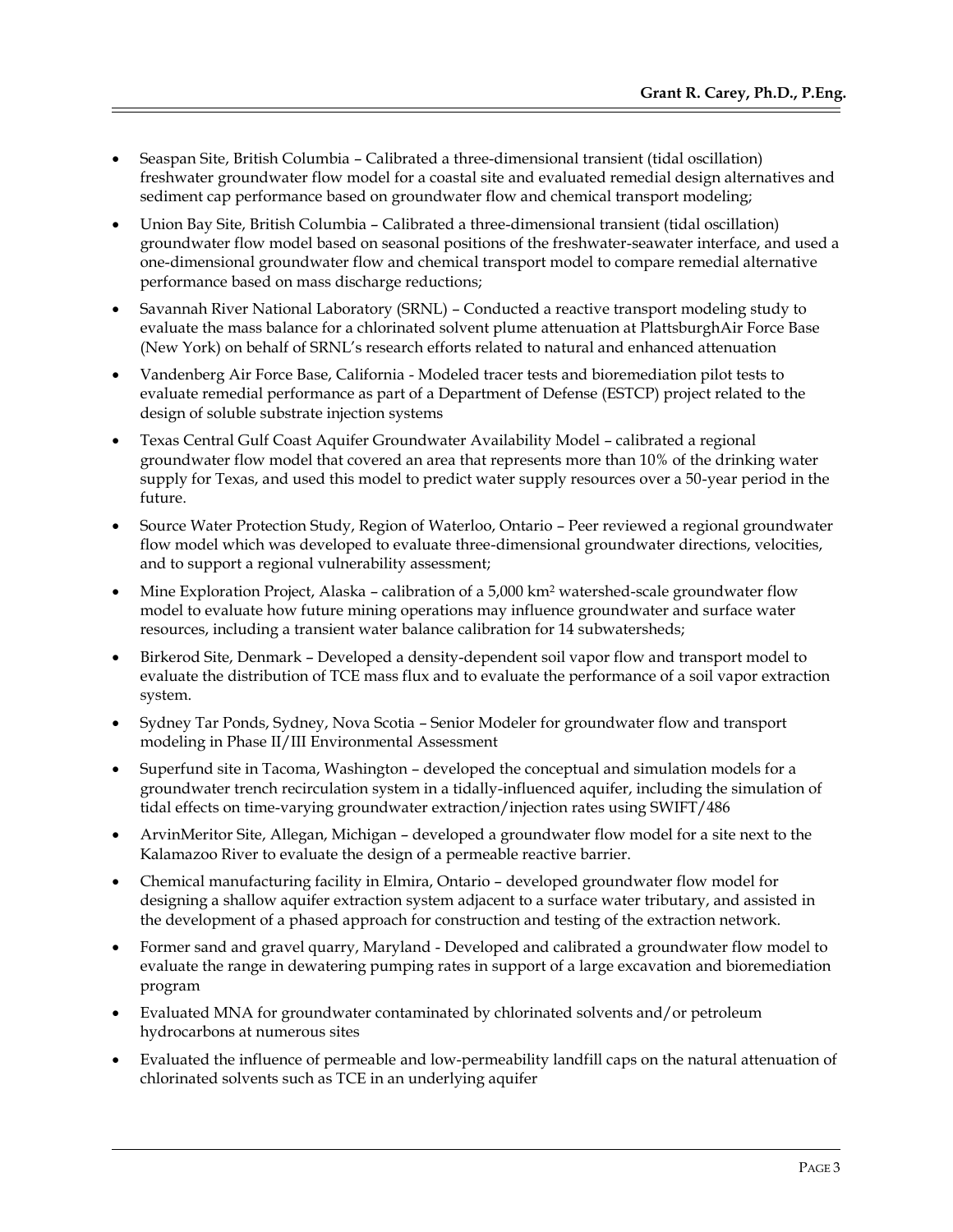- Manufacturing Facility, Cambridge, Ontario involved with regulatory negotiations and development of a field program to evaluate potential presence of an on-site solvent source and delineate contribution from an upgradient plume.
- Forest Waste Landfill Superfund Site, Michigan developed a reactive transport model to simulate kinetic oxygen demand from various geochemical solutes, pyrite, DOC, and 20 organic chemicals of concern. The modeling of kinetic COD demonstrated that an in-situ oxygen curtain was a feasible remedy, which saved the client more than \$500,000.
- North Sanitary Landfill Superfund Site, Dayton, Ohio managed the application of a multispecies reactive transport model to evaluate risks associated with natural attenuation of a landfill leachate plume, including representation of a number of chlorinated solvents, petroleum hydrocarbons, and inorganic chemicals of concern including manganese and arsenic.
- Rockwell Site, Cambridge, Ontario conducted a modeling evaluation of matrix diffusion effects on TCE attenuation in groundwater using an analytical model (CRAFLUSH) and a one-dimensional numerical model (MT3DMS).
- Former Alsons Facility, Hillsdale, Michigan evaluated potential for DNAPL migration in underground utilities and relative contributions from multiple sites.
- Fike Superfund Site, West Virginia conducted a comprehensive assessment of MNA lines of evidence at a former pharmaceutical facility, including an evaluation of natural attenuation for 30 organic chemicals (chlorinated solvents and PAHs) and nine inorganic constituents.
- U.S. Navy flight facility, California developed a custom subroutine for a redox-dependent transport model (BioRedox-MT3DMS) to evaluate the performance of a biosparging remedy for a BTEX plume.
- Municipal landfill, Waterloo, Ontario Used a one-dimensional variably saturated flow and transport model to assess leachate migration potential through the vadose zone: 1) municipal landfill in Waterloo, Ontario, and 2) sludge lagoon in Cincinnati, Ohio
- Collaborated with a scientist from the U.S. Army Corps. Waterways Experiment Station to conduct a study of how BioRedox-MT3DMS could be applied to predict the natural attenuation of common explosives such as TNT and RDX
- Assisted researchers in the United States, Canada, the United Kingdom, and the Netherlands in applying BioRedox-MT3DMS to model conditions observed during field research studies involving the natural attenuation or enhanced bioremediation of various organic pollutants
- Former manufacturing facility, Illinois chemical fingerprinting to delineate plumes from multiple sources and evaluated kinetics associated with 1,1,1-TCA degradation pathways to 1,1-DCE and 1,1- DCA in preparation for litigation.
- Douglas Autotech Facility conducted a preliminary cost allocation assessment for TCE and DCE plumes involving numerous facilities, and presented results of this evaluation to opposition parties as part of a pre-litigation meeting.
- Manufacturing Facility, Barrie, Ontario –peer reviewed a fate and transport assessment conducted on behalf of a neighboring facility, and developed an alternate assessment of cost allocation that was used in litigation settlement discussions.
- Municipal landfill, Los Angeles, California conducted a landfill gas modeling study and a critique of the proponent's groundwater modeling study, in support of an environmental hearing involving the closure of a municipal landfill site (affecting \$4 billion dollars in future revenue)
- Proposed municipal landfill in an abandoned quarry, Hamilton, Ontario conducted a critique of proponent's groundwater modeling study in support of an environmental permit hearing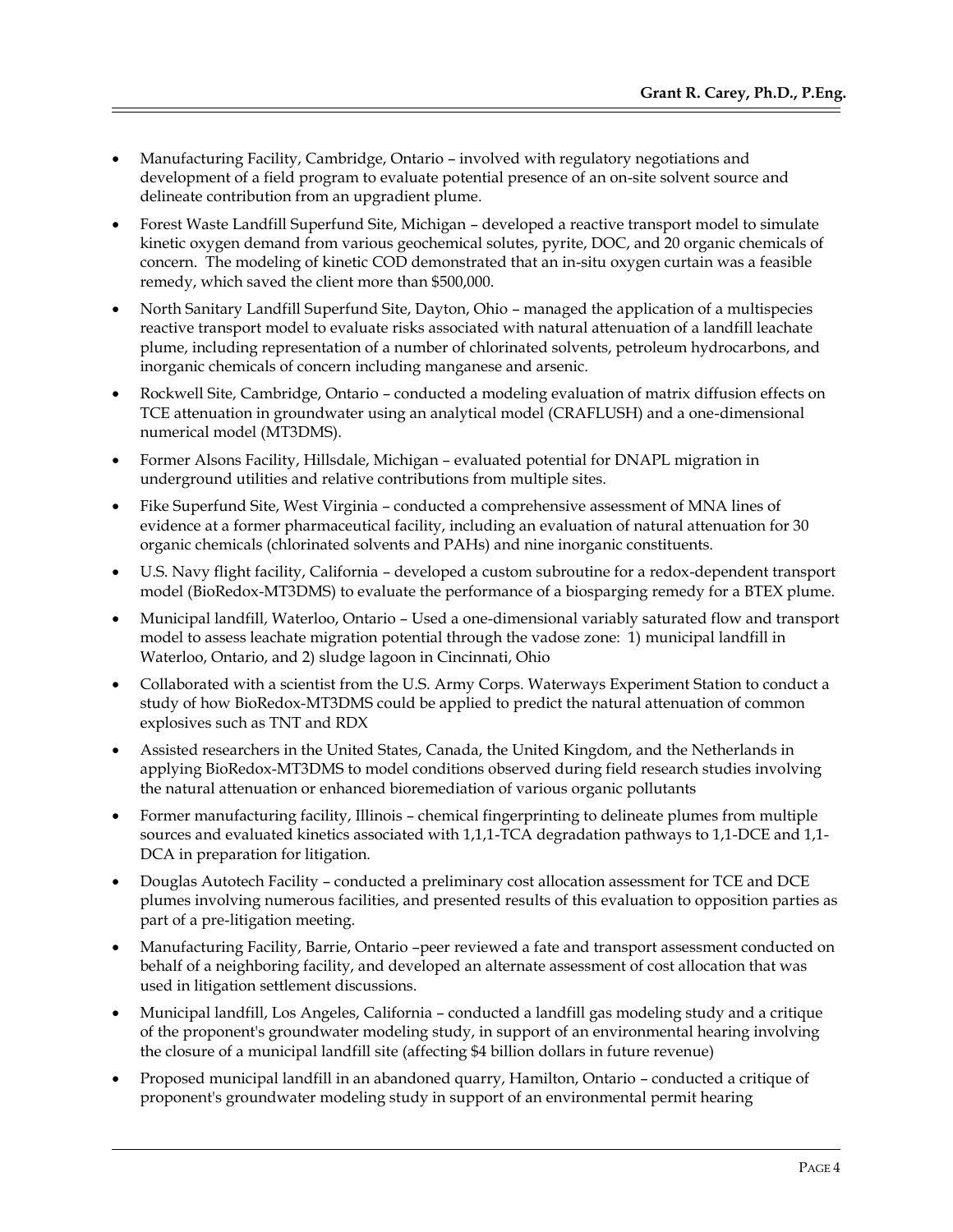Sand and gravel quarry, Caledon, Ontario – Conducted a detailed critical review of a groundwater modeling to assess the impact of water resource management alternatives in support of an environmental permit hearing

# *Soil/Landfill Gas*

- Municipal landfill, Los Angeles, California used a two-dimensional density-dependent vapor flow and transport model (Vapor-2D) to simulate the extent of landfill gas impact on underlying groundwater resources, and peer reviewed opposition report for a multi-billion dollar landfill impact assessment hearing
- Hazardous waste landfill, Phoenix, Arizona used a two-dimensional density-dependent vapor flow and transport model to assess the extent of potential migration of 1,2-DCA from a spill
- Used a two-dimensional landfill gas model (Vapor-2D) to simulate the performance of vertical barrier walls in controlling gas migration from the landfill: 1) municipal landfill, Toronto, Ontario, and 2) municipal landfill, Mississauga, Ontario
- Developed three-dimensional vapor flow models to aid in the optimization of soil vapor extraction/injection systems: 1) hazardous waste landfill Superfund site in Phoenix, Arizona, and 2) municipal landfill and former drum disposal Superfund site in Lapeer County, Michigan
- Conducted feasibility studies and remedial designs for soil vapor extraction and/or injection systems: 1) Municipal landfill and former drum disposal Superfund site in Lapeer County, Michigan, 2) Hazardous waste landfill in Phoenix, Arizona, 3) former drum dispel Superfund site (once ranked 4th in priority among all NPL sites in the United States) Hardeman County, Tennessee, 4) Automobile manufacturing facility in Pontiac, Michigan, and 5) Manufacturing facility in Frewsburg, New York

# *Landfill Remediation*

- Municipal landfill, Rhinelander, Wisconsin developed a natural attenuation analysis used to successfully negotiate reduced scope in the landfill cap to an environmental hearing (cost savings of \$8 million)
- Municipal landfill and former drum disposal Superfund site, Lapeer County, Michigan developed a \$600,000 field program to support remediation by natural attenuation at a municipal landfill site, coordinated the field work, managed the data analysis and participated in negotiations with the USEPA and state regulatory agency to reduce the scope of the groundwater remedy (cost savings of more than \$5 million)
- Municipal landfill, Allegan County, Michigan evaluated the adverse influence of landfill cap installation on groundwater quality in the underlying aquifer
- Initiated the joint analysis of landfill natural attenuation at a Superfund site involving key scientists from the USEPA Office of Research and Development, and Thomas Christensen from the Technical University of Denmark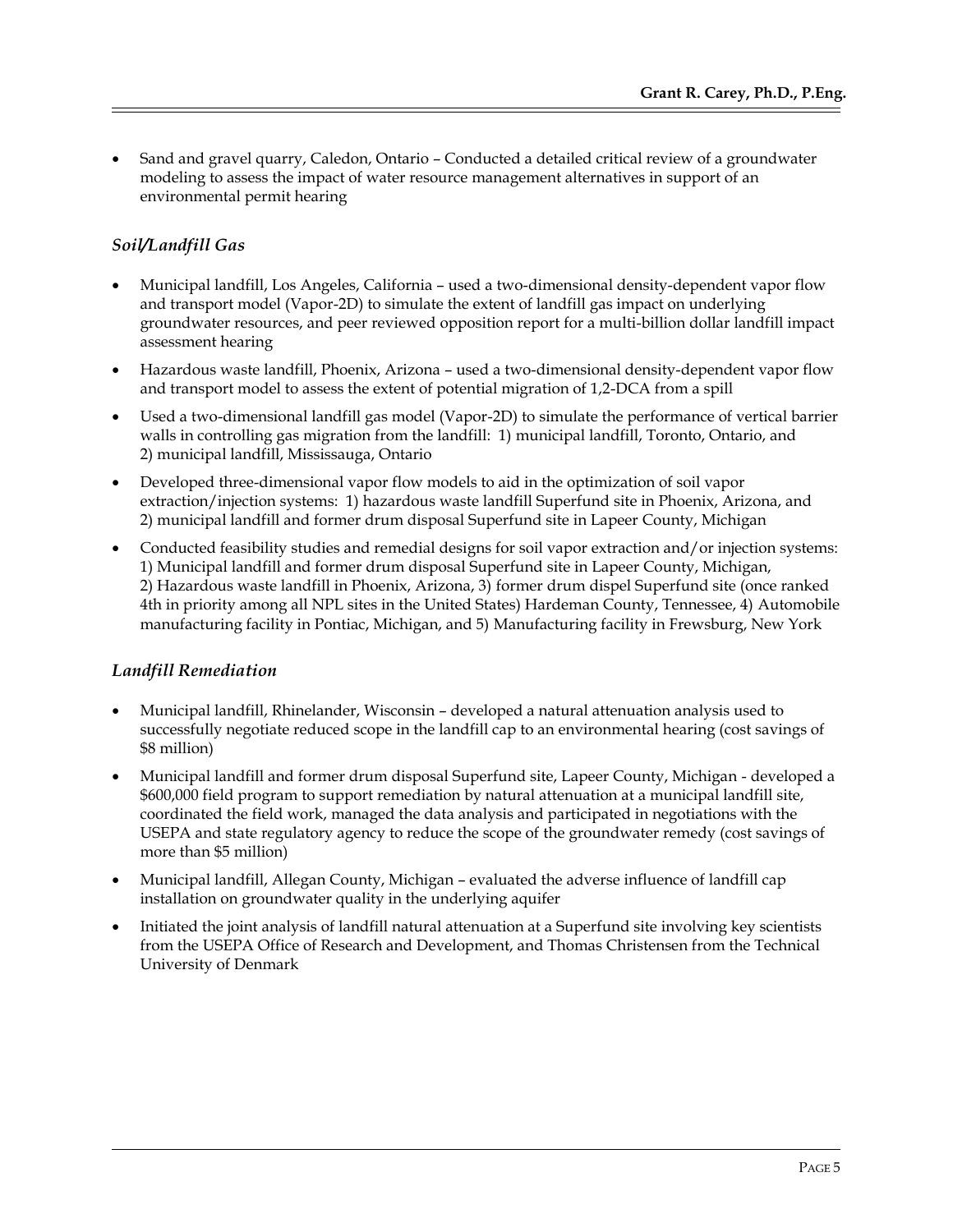# *Guidance Manual Development and Peer Review*

- Participated on various ITRC teams to develop guidance manuals for site characterization and remediation including the following teams: Characterization and Remediation of Fractured Rock, Remediation of Complex Sites, DNAPL Site Characterization, Contaminated Sediments – Remediation, Integrated DNAPL Site Strategies (IDSS), and Enhanced Attenuation of Chlorinated Organics (EACO). Was previously involved as an internet-based training instructor for two ITRC seminars: Mass Flux and Mass Discharge, and Remediation of Contaminated Sediments. Received the EACO team Industry Affiliates Program Award that recognizes outstanding contributions from industry members.
- Managed a contract with the Ministry of the Environment to edit the 2nd draft of the Ontario Phase II Environmental Site Assessment Technical Guidance Manual;

### *Model Development*

Dr. Carey has developed a variety of commercial and public domain software tools, including:

- In-Situ Remediation (ISR-MT3DMS) three-dimensional reactive transport model based on the MT3DMS framework, for simulating the performance of in-situ remediation technologies, including enhanced in-situ bioremediation (EISB) and in-situ chemical oxidation. Model includes an innovative local domain approach for modeling forward and back-diffusion, and also includes the reaction package from BioRedox. Collaborating with Dr. Brent Sleep at the University of Toronto on a joint research project to evaluate back-diffusion model input parameters for ISR-MT3DMS.
- Visual Bio radial diagram visualization tool for delineating biodegradation zones in groundwater and illustrating lines of evidence in support of MNA and EISB remedies.
- NAPL Depletion Model semi-analytical screening model for simulating the depletion timeframe for LNAPL or DNAPL source zones.
- BioRedox-MT3DMS (1999) a three-dimensional finite difference model for simulating multispecies contaminant transport, including advection, dispersion, sorption, and coupled biodegradation-redox reactions between electron donors and electron acceptors. BioRedox-MT3DMS can simulate oxidation, reduction, and co-metabolic reactions, and is capable of modeling sequential transformation pathways for chlorinated solvents and petroleum hydrocarbons. BioRedox-MT3DMS is also capable of simulating equilibrium or rate-limited dissolution of light or dense NAPL sources, and includes a leachate composition model to represent time-varying landfill constituent concentrations leaching to underlying aquifers. BioRedox-MT3DMS was previously available in the public domain.
- SEQUENCE (1999) a visualization tool that uses a modified radial diagram approach to illustrate the effects of natural attenuation on groundwater redox conditions. SEQUENCE may also be used to evaluate spatial and temporal trends for chlorinated solvent species. The visual aids prepared using SEQUENCE provide convincing evidence for the effectiveness of remediation by natural attenuation. SEQUENCE integrates these radial diagram tools with a comprehensive data management system is available. SEQUENCE was previously sold as a commercial product.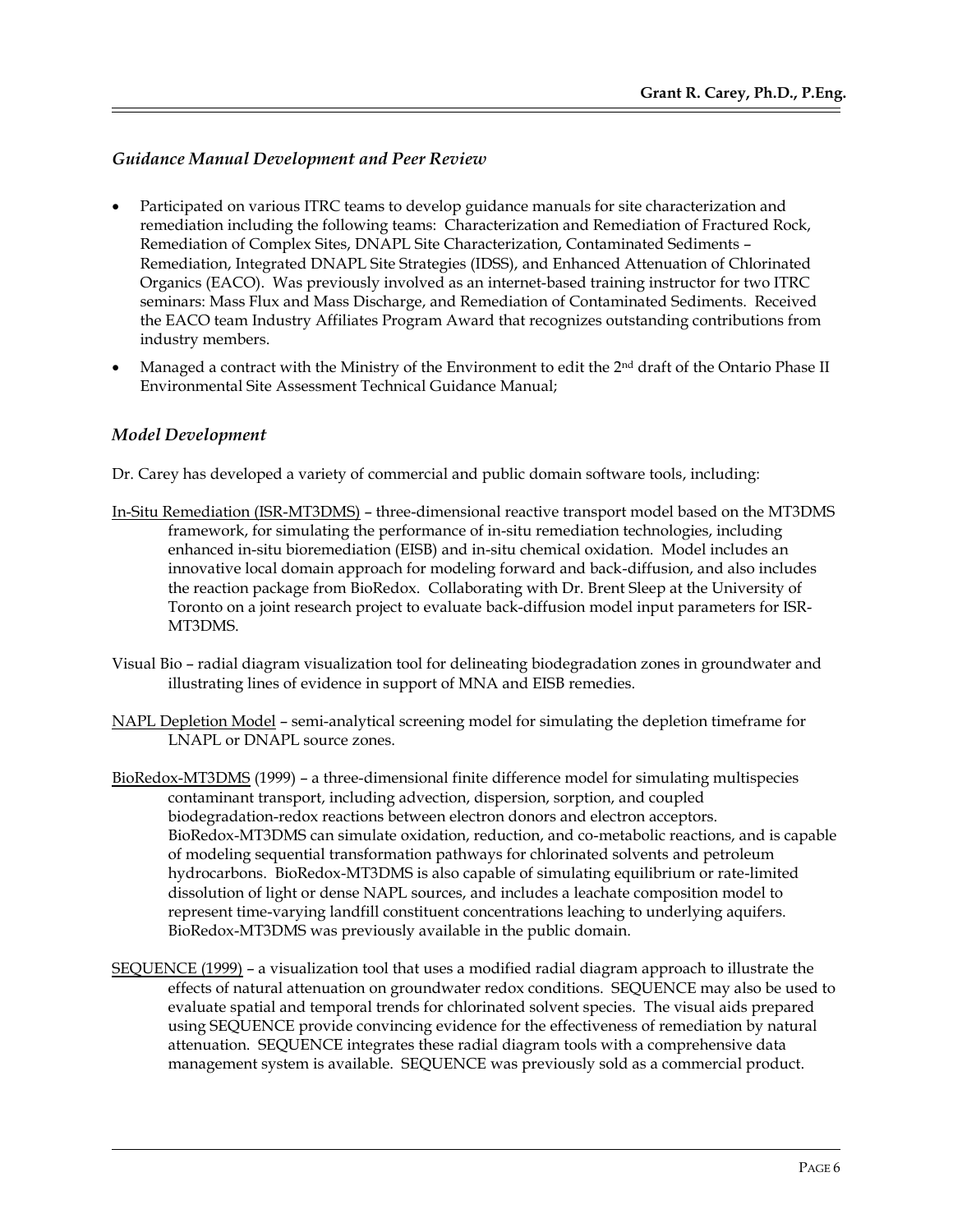- BioTrends (1999) a suite of tools for evaluating spatial and temporal trends using x-y charts with unique features that were specifically designed for evaluating chemical analytical data. Additional tools are provided for calculating first-order degradation rates between well pairs, or the average degradation rates along a flowpath based on a log-linear regression analysis, using the methods presented in the USEPA and AFCEE natural attenuation protocols. Another tool is provided to calculate the natural attenuation "score" for a site based on criteria presented in the USEPA protocol. BioTrends is integrated with a chemical properties database (CHEMbase), and the same project data management system used for the SEQUENCE visualization tool. BioTrends was previously sold as a commercial product.
- BioTracker (1999) a one-dimensional screening model that is integrated with visualization tools for transport model calibration and documentation. BioTracker utilizes a one-dimensional version of the BioRedox finite difference model to simulate multispecies transport processes including advection, dispersion, sorption, and single or sequential transformation reactions with optional halogen accumulation. BioTracker incorporates a particle tracking tool that delineates flowpaths downgradient from one or more point source locations. The customized particle tracking routine utilizes Surfer contour maps of observed or simulated groundwater elevations as input. BioTracker is also integrated directly to the same project data management system used with BioTrends and SEQUENCE, and it is integrated with a chemical properties database (CHEMbase). BioTracker was previously sold as a commercial product.
- Rate Inverse Models (1998) two-dimensional and three-dimensional analytical solutions based on the Domenico solution for estimating first-order chemical biodegradation rates based on fieldmeasured data. These models were previously distributed at short courses.
- Vapor-2D (1992) a two-dimensional finite element model that simulates multispecies, density-dependent vapor flow and transport. Vapor-2D was modified to predict the migration of gasoline vapors from a subsurface spill area, and includes a multicomponent NAPL source model. Vapor-2D was successfully validated by simulating laboratory experiments of vapor flow and transport of heptane in the vadose zone, and Vapor-2D has been used to assess density-dependent vapor migration at field sites. Vapor-2D is currently a proprietary model.
- LEACHATE (1997) developed a batch flushing model to simulate rate-limited mass transfer of leachate from a landfill with varying infiltration rates, including a component to quantify the effects of biodegradation for chlorinated solvents.

# *Training Services*

- Toronto District School Board, Toronto, Ontario Developed the outline and script for an interactive multimedia online course on Supervisor responsibilities that includes the development of a Health and Safety Action Plan for school Principals, Vice-Principals, and Superintendants.
- Walkerton Clean Water Centre, Walkerton, Ontario designed and facilitated two think tank sessions involving provincial water quality experts and stakeholders representing all levels of government, First Nations groups, and training agencies. Also prepared the Operator Training Work Plan for the Walkerton Clean Water Centre based on feedback from the think tank sessions.
- Ontario Ministry of the Environment Vendor of Record for Technical Training Project Manager for this Vendor of Record, and CRA was the only vendor selected in all four available training categories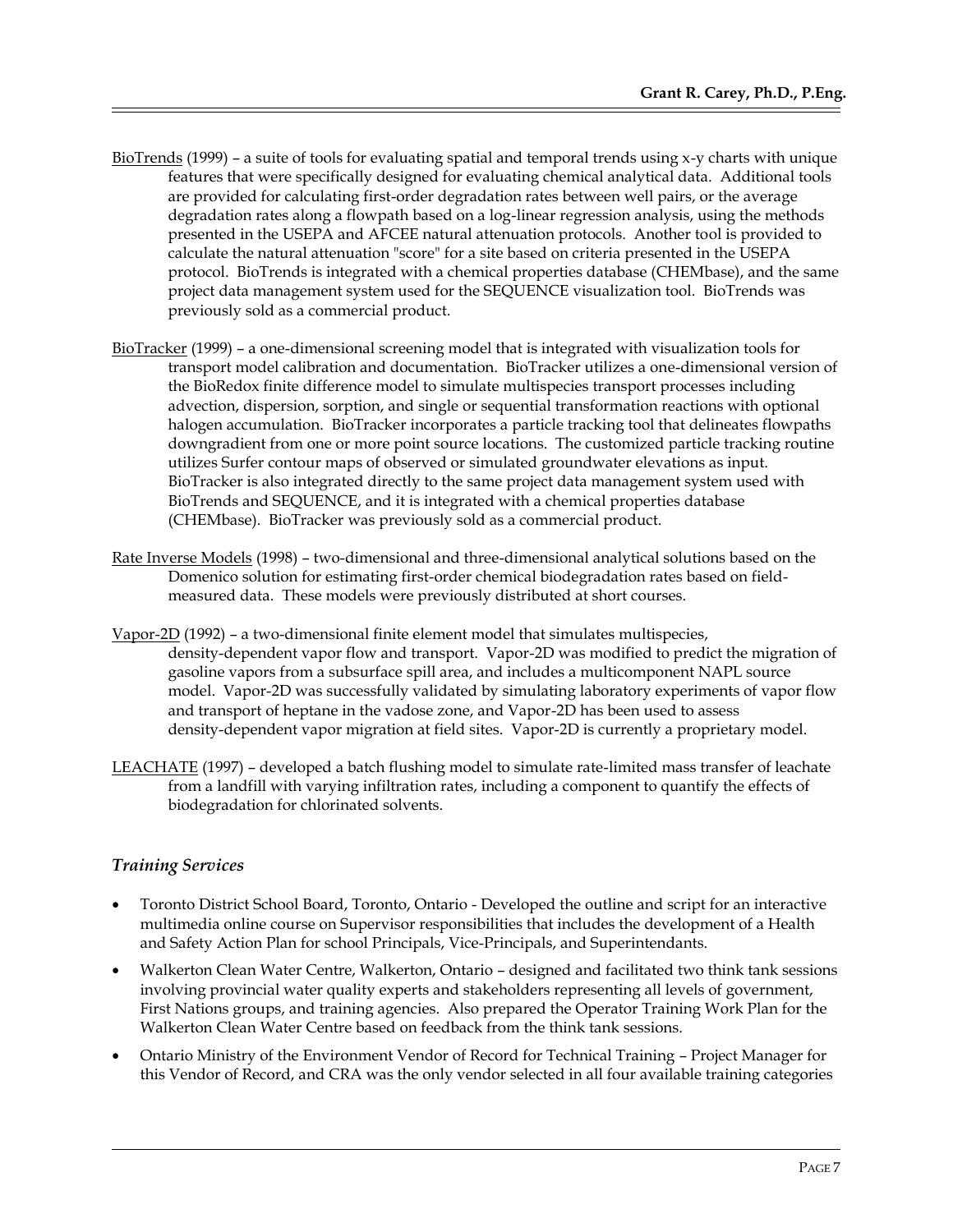that included the development of classroom courses, instruction of classroom courses, development of technology assisted training, and development of correspondence courses)

- Ontario Ministry of the Environment Brownfields Legislation Training designed and developed an interactive internet seminar that was broadcast to more than 20 MOE offices across Ontario, to provide training to provincial officers on the new Brownfield site legislation
- Ontario Ministry of the Environment Agriculture Training designed and developed a four-week course for training new ministry agricultural enforcement officers.
- Ontario Ministry of the Environment Health and Safety Awareness for Water Treatment Plant Inspectors– Technical advisor for the development of a storyboard for an e-learning health and safety course targeted to MOE officers involved with water treatment plant inspections.
- Ontario Ministry of the Environment attended the four-day MOE workshop "Effective Facilitation Techniques" with the Brownfields Transition Team, with an emphasis on collaborative and interactive learning exercises.
- Florida Department of Environmental Protection provided technical advice for the design and development of a series of online courses to be delivered to professionals across Florida, involving risk assessment and remediation topics.
- CRA Institute Workforce Training Director of Corporate training programs delivered to more than 2,000 staff in more than 60 offices in North America, South America, and Europe.
	- o K-W Chamber of Commerce Award of Excellence for Workforce Training Runner-up for the 2005 Award.
	- o Managed corporate meetings broadcast utilizing webcast and teleconference software to more than 50 offices and involving more than 300 people.
	- o Directed all business operations for the Environmental Institute for Continuing Education, including the delivery of more than 200 webcasts in a three-year period, sales of more than 100 asynchronous CD-ROM and web-based seminars, and certification of participation for professional engineers and scientists.
- Developed an easy-to-use e-learning interface that allows for cost-effective development of Flashbased multimedia courses.

# *Alternative Dispute Resolution*

- received extensive training over a 3-year period in advanced mediation, facilitation, and coaching skills
- attended workshops on advanced mediation training, with an emphasis on diagnosing conflict, the transformative mediation model, and strategies for managing high-conflict mediations
- mediated disputes involving intercultural issues, organizational team-building and strategic planning
- provided professional coaching and role-playing services to the Graduate Certificate Program in Conflict Resolution, Carleton University (Department of Law)
- assisted in the development of several workshops related to alternative dispute resolution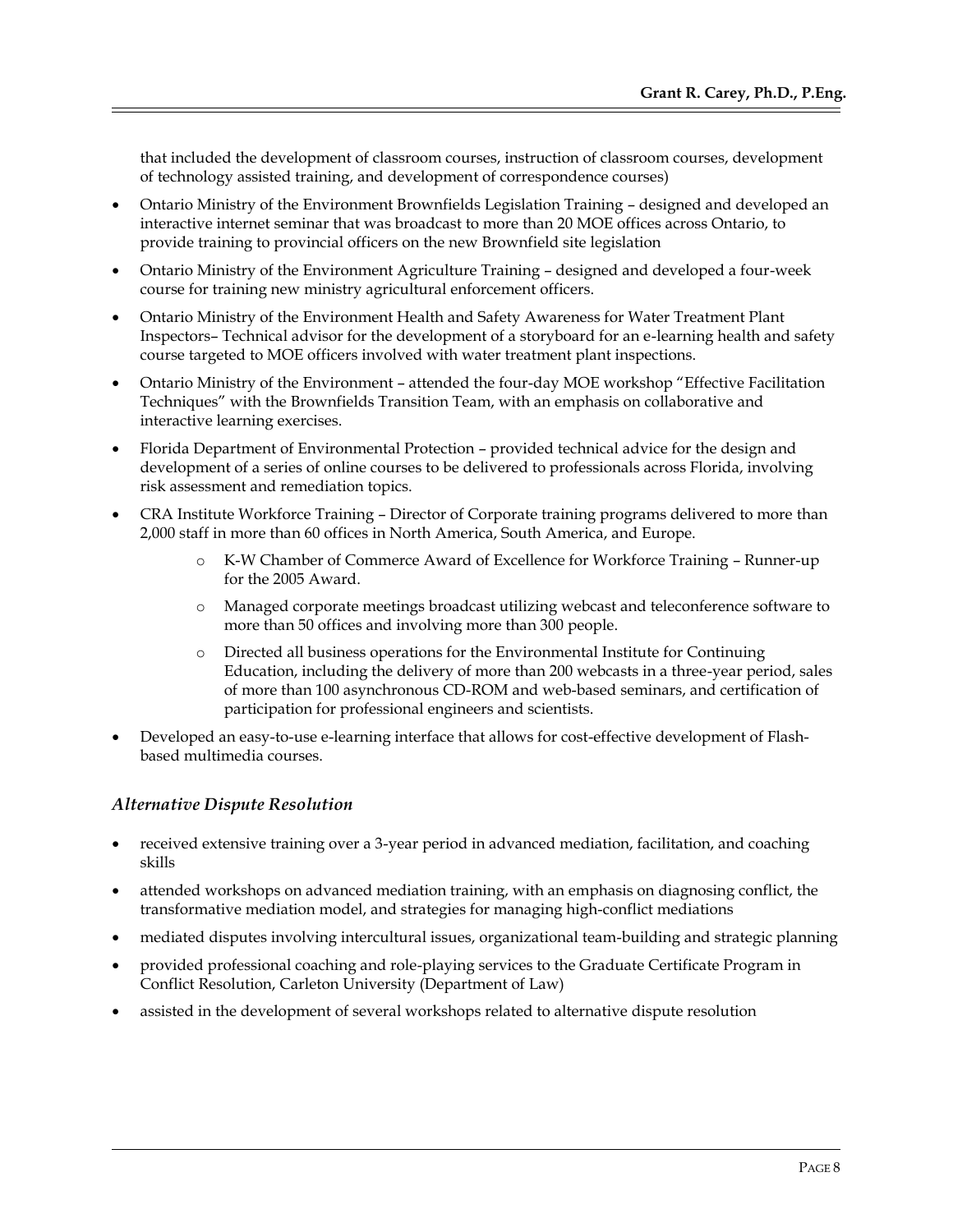## **SHORT COURSES, WORKSHOPS, AND TRAINING SEMINARS**

- Invited instructor for a workshop entitled "Visual Bio: Innovative Tool for Visualizing MNA and Enhanced Biodegradation", at the 2017 Cleanup Conference, Melbourne, Australia, September 10, 2017.
- Invited Instructor for the ITRC webinar entitled "Remediation of Contaminated Sediments" offered from 2014 through 2016.
- Invited Instructor for the ITRC webinar entitled "Use and Measurement of Mass Flux and Mass Discharge" offered from 2010 through 2016.
- Invited Instructor for a 1.5-hour short course entitled "Mass Flux/Discharge: DNAPL and Back-Diffusion" at the 24<sup>th</sup> Annual NAPRM Training Program, United States Environmental Protection Agency, Pittsburgh, Pennsylvania.
- Instructor for a 4-hour short course entitled "Using the NAPL Depletion Model for Estimating Timeframes for Natural and Enhanced Attenuation", presented at the Third International Symposium on Bioremediation and Sustainable Environmental Technologies, Miami, Florida, May 18, 2015.
- Invited Instructor for 2015 Smart Remediation short course with presentation entitled "A New Paradigm for Managing Chlorinated Solvent Sites" in Ottawa, Ontario February 12, 2015.
- Invited Instructor for 2013 Smart Remediation short course with presentation entitled "Using Mass Discharge to Reduce Remediation Costs" in Ottawa, Ontario and in Toronto, Ontario, 2013.
- Instructor for a DNAPL workshop with presentation entitled "NAPL Dissolution and Fate of Groundwater Plumes", Louisville, Kentucky, December 7, 2012.
- Invited instructor for the Smart Remediation short course with presentation entitled "The Influence of Back-Diffusion on Remediation Success", Ottawa, Ontario, April 15, 2011.
- Instructor for the one-hour seminar entitled "Improving Groundwater Model Defensibility in Litigation", San Francisco, California, May 21, 2014. (pre-approved for MCLE credit)
- Invited instructor on behalf of ITRC for a session entitled: Development of Remedial Goals Based on Mass Discharge Reductions, at the NEWMOA Enhanced In-Situ Bioremediation short course offered in Westford Massachusetts and Dayville Connecticut on October 5th and 6th, 2010.
- Instructor for a 4-hour short course entitled: Decision-Making Framework for DNAPL Sites Using a Cost-Risk-Benefit Analysis, presented at ConSoil 2010 September 23, 2010, Salzburg, Austria.
- Instructor for a 4-hour short course entitled: Decision-Making Framework for DNAPL Sites Using a Cost-Risk-Benefit Analysis, presented at Battelle 2010 Remediation of Chlorinated and Recalcitrant Compounds, May 26, 2010, Monterey, California.
- Invited instructor for a short course entitled: Approaches for the Remediation of DNAPL Sites and Tools for Measuring Mass Flux and Mass Discharge in the Remediation Process (An ITRC Short Course), presented at Battelle 2010 Remediation of Chlorinated and Recalcitrant Compounds, May 23, 2010, Monterey, California.
- Senior Instructor for the following seminars which were delivered by webcast or on CD-ROM to clients in North America, Europe, Australia, and Africa:
	- o Application of SEQUENCE Radial Diagrams for Visualizing Natural Attenuation Trends for Chlorinated Solvents and Redox Indicators;
	- o Avoiding Common Mistakes when Estimating First-Order Biodegradation Rates;
	- o Arsenic Mobilization during Natural Attenuation of Organic Compounds;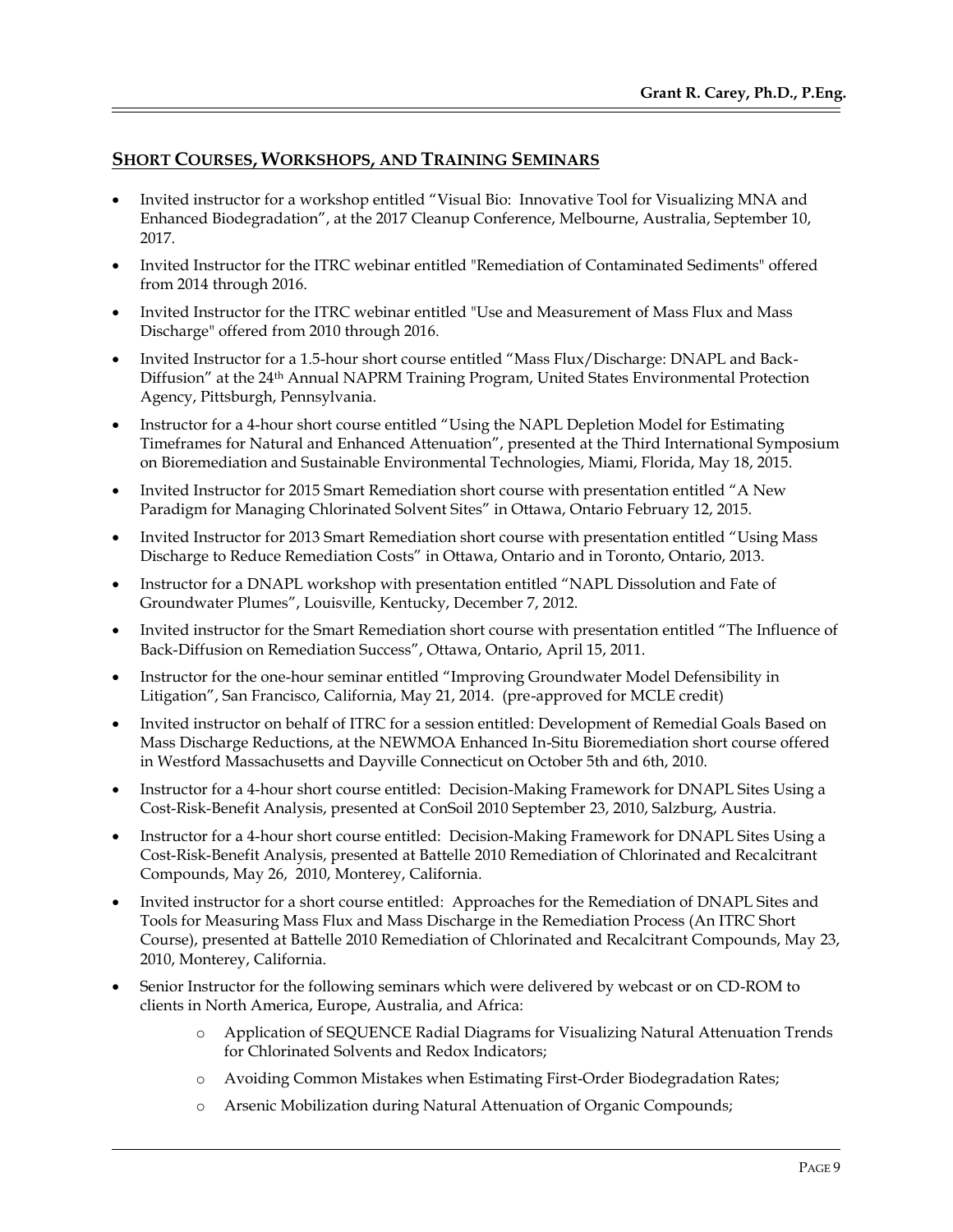- o Biodegradation Process and Biodegradability of Petroleum Hydrocarbons and Chlorinated Solvents;
- o Case Study of Innovative Techniques for Evaluating In-Situ Remediation;
- o Introduction to Biogeochemical Processes;
- o Overview of Bioremediation Transport Models for Evaluating Natural and Enhanced Bioremediation;
- o Overview of Monitored Natural Attenuation: Key Concepts and Regulatory Issues;
- o Overview of the Remediation ToolKit: Trend Analysis, Visualization, and Modeling Tools;
- o Reactive Transport Modeling for Evaluating Natural and Enhanced Bioremediation;
- o Visualizing the Effectiveness of MNA and Enhanced Attenuation Remedies Using SEQUENCE;
- o Visual Trend Analysis Methods for Evaluating Monitored Natural Attenuation Trends
- Senior instructor for a half-day short course "Evaluating the Effectiveness of Monitored Natural Attenuation and Enhanced Attenuation Remedies, delivered to the New Jersey Department of Environmental Protection, Trenton, New Jersey, June 28, 2006.
- Co-author of a half-day short course "Evaluating the Effectiveness of In-Situ Remediation", which was delivered to CRA clients, regulators, and other consultants in Phoenix, Houston, Atlanata, and Princeton in 2005.
- Invited to co-present a seminar at the University of Waterloo Department of Earth Sciences, "Case Study of Innovative Modeling and Visualization Techniques for Evaluating In-Situ Remediation Technologies", Waterloo, Ontario, December 3, 2004.
- Instructor for a two-hour seminar entitled "Summary of the Ontario Phase II Environmental Site Assessment Technical Guidance Manual", which was delivered at an Ontario Ministry of the Environment workshop in Toronto, Ontario, March 13, 2003.
- Senior Instructor for a half-day short course "Visualization and Modeling of Monitored Natural Attenuation" Hartford, Connecticut, March 13, 2003.
- Senior Instructor for a half-day short course "Practical Reactive Transport Modeling for Evaluating In-Situ Bioremediation", presented at the Sixth International Symposium on In Situ and On-Site Bioremediation, San Diego, California, June 4-7, 2001
- Senior Instructor for a 3-day short course "Advanced Ground Water Modeling Techniques for Evaluating Performance of Natural Attenuation and Enhanced Bioremediation: A computer workshop using the three-dimensional BioRedox model", organized by the National Ground Water Association and offered in February 2000 (Albuquerque, New Mexico) and September 2000 (Toronto, Ontario).
- Senior instructor for a 3-day short course "Innovative Tools for the Analysis, Visualization, and Modeling of Natural Attenuation: Featuring the MoNA ToolKit and Visual Modflow", organized by Waterloo Hydrogeologic and offered in Waterloo, Ontario, October 2-4, 2000
- Senior instructor for a 1-day short course "Innovative Tools for the Analysis, Visualization, and Modeling of Natural Attenuation: Featuring the MoNA ToolKit" Waterloo, Ontario, October 1, 2000.
- Instructor for a 2-day natural attenuation course organized by EPIC Education Program Innovations Centre: "Remediation by Natural Attenuation", October 18-19, 1999, Etobicoke, Ontario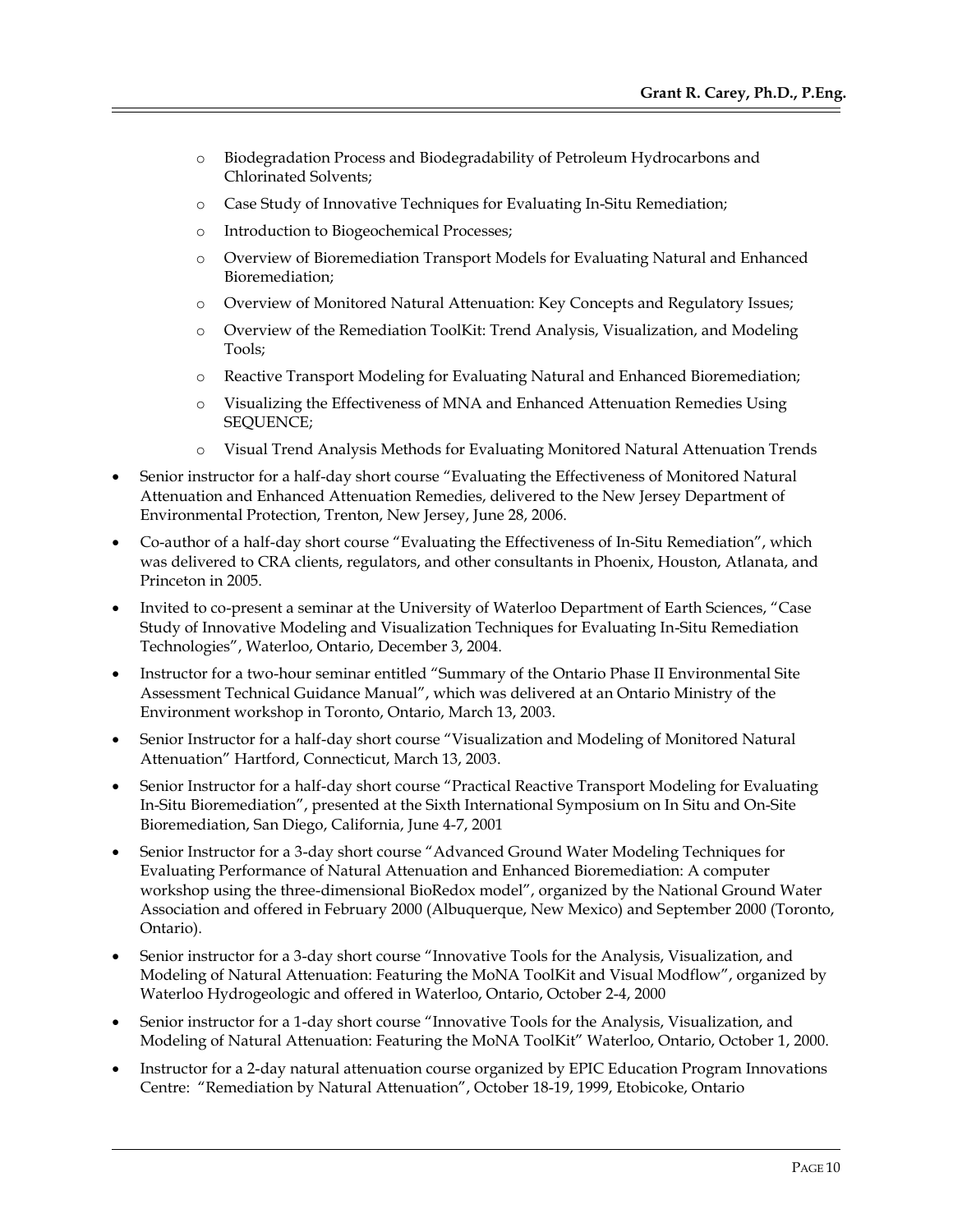Presented a seminar "Visualizing Natural Attenuation Trends" at the Groundwater Pollution and Hydrology short course organized by Princeton Groundwater, December 7-11, 1998, Las Vegas, Nevada

## **PUBLICATIONS**

#### *Book Contributions*

- Carey, G.R., P.J. Van Geel, E.A. McBean, and F.A. Rovers, 1999, Application of a Biodegradation-Redox Model for Predicting Bioremediation Performance, in P. Baveye, J.C. Block, and V.V. Goncharuk, (Eds.), Bioavailability of Organic Xenobiotics in the Environment: Practical Consequences for the Environment, Kluwer Academic Publishers, pp. 73-77.
- Farquhar, G.J. and G.R. Carey, 1991, An Overview of Landfill Practices Now and in the Future, Municipal Solid Waste Management: Making Decisions in the Face of Uncertainty, University of Waterloo Press, Waterloo, Ontario, pp. 77-92.

### *Refereed Journal Papers*

- Carey, G.R., E.A. McBean, and S. Feenstra, 2017, Estimating Transverse Dispersivity Based on Hydraulic Conductivity, accepted for publication with minor revisions in *Environmental Technology & Innovation*.
- Carey, G.R., E.A. McBean, and S. Feenstra, 2017, Through-Discharge Decline Rate for Layers of Residual DNAPL: 1. Field-scale multicomponent source, in preparation for submittal to *Water Resources Research*.
- Carey, G.R., E.A. McBean, and S. Feenstra, 2017, Through-Discharge Decline Rate for Layers of Residual DNAPL: 2. Empirical Regression, in preparation for submittal to *Water Resources Research*.
- Carey, G.R., E.A. McBean, and S. Feenstra, 2017, NAPL Depletion Model Development and Case Studies, in preparation.
- Carey, G.R., E.A. McBean, and S. Feenstra, 2016, Estimating Tortuosity Coefficient based on Hydraulic Conductivity, *Ground Water*.
- Carey, G.R., S.W. Chapman, B.L. Parker, and R. McGregor, 2015, Application of an Adapted Version of MT3DMS for Modeling Back-Diffusion Remediation Timeframes, *Remediation Journal*, Autumn 2015, p. 55-79.
- Carey, G.R., E.A. McBean, and S. Feenstra, 2014, DNAPL Source Depletion: 1. Predicting Rates and Timeframes, *Remediation Journal*, Summer 2014, p*. 21-47*.
- Carey, G.R., E.A. McBean, and S. Feenstra, 2014, DNAPL Source Depletion: 2. Attainable Goals and Cost-Benefit Analyses, *Remediation Journal*, Autumn 2014, p. 79-106.
- Schreiber, M., G.R., D. Feinstein, Carey and J. Bahr, 2004, Mechanisms of Electron Acceptor Utilization, *Journal of Contaminant Hydrology*, 73(1-4), p. 99-127.
- Carey, G.R., P.J. Van Geel, T.H. Wiedemeier, and E.A. Mcbean, 2003, A Modified Radial Diagram Approach for Evaluating Natural Attenuation Trends for Chlorinated Solvents and Inorganic Redox Indicators, *Ground Water Monitoring and Remediation*, 23(4): 75-81.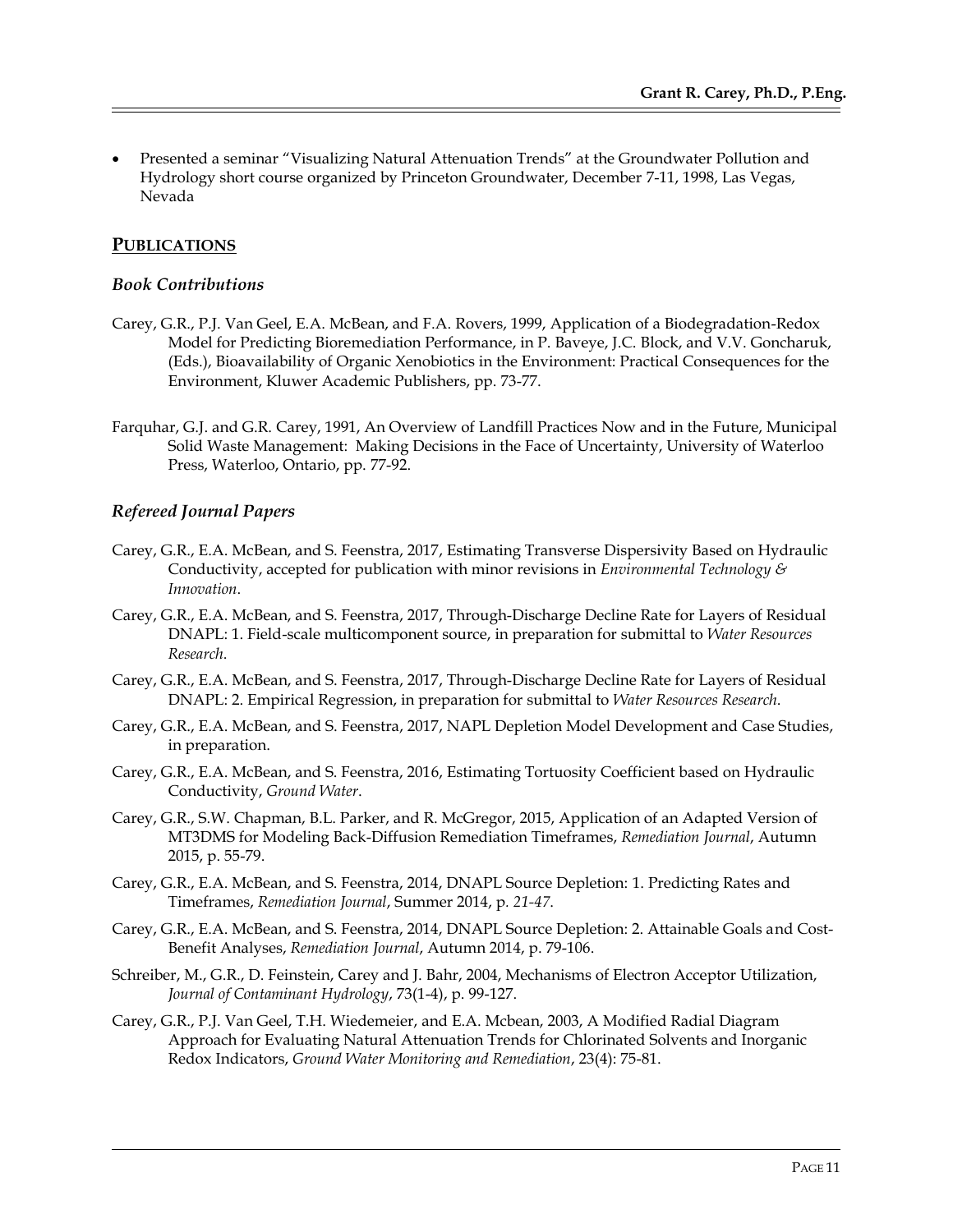Carey, G.R., T.H. Wiedemeier, P.J. Van Geel, E.A. McBean, J.R. Murphy, and F.A. Rovers, 1999, Visualizing Natural Attenuation Trends: Petroleum Hydrocarbons Attenuation at the Hill Air Force Base, *Bioremediation Journal*, 3(4): 379-393

## *Software Manuals*

- Carey, G.R., 2015, NAPL Depletion Model (NDM): User's Guide, Porewater Solutions, Ottawa, Ontario, Canada.
- Carey, G.R., P.J. Van Geel, and J.R. Murphy, 1999, BIOREDOX-MT3DMS: A Coupled Biodegradation-Redox Model for Simulating Natural and Enhanced Bioremediation of Organic Pollutants – V2.0 User's Guide, Conestoga-Rovers & Associates, Waterloo, Ontario, Canada
- Carey, G.R., P.J. Van Geel, and J.R. Murphy, 1999, BIOREDOX-MT3DMS: A Coupled Biodegradation-Redox Model for Simulating Natural and Enhanced Bioremediation of Organic Pollutants – V2.0 Verification Manual, Conestoga-Rovers & Associates, Waterloo, Ontario, Canada
- Carey, G.R., 1999, BIOREDOX-MT3DMS Tutorial Guide: Modeling Natural Attenuation at the Plattsburgh Air Force Base, Conestoga-Rovers & Associates, Waterloo, Ontario, Canada
- Carey, G.R., 1999, The Remediation ToolKit (SEQUENCE, BioTrends, BioTracker) User's Guide, Conestoga-Rovers & Associates, Waterloo, Ontario, Canada

### *Other Publications and Presentations*

- Carey, G.R., 2016, In-Situ Remediation (ISR-MT3DMS) For Modeling Back-Diffusion Timeframes, platform presentation at the 10th International Conference on Remediation of Chlorinated and Recalcitrant Compounds, Battelle, Palm Springs, California, May 22-26, 2016.
- Carey, G.R., 2016, Forensic Analysis of NAPL Architecture at a Field Site using the NAPL Depletion Model (NDM), poster presentation at the 10<sup>th</sup> International Conference on Remediation of Chlorinated and Recalcitrant Compounds, Battelle, Palm Springs, California, May 22-26, 2016.
- Carey, G.R., 2015, Using the NAPL Depletion Model (NDM) for Forensic Analysis of NAPL Architecture at a Field Site, presented at the 30th Biennial Groundwater Conference, Sacremento, California, October 6-7, 2015.
- Carey, G.R., 2015, Using In-Situ Remediation (ISR-MT3DMS) to Model Back-Diffusion Timeframe for Thin Silts and Clays, presented at the 30th Biennial Groundwater Conference, Sacremento, California, October 6-7, 2015.
- Carey, G.R., 2015, Invited to Chair the Fractured Rock Session at Cleanup 2015 Conference, organized by CRC Care, Melbourne, Australia, September 13-16, 2015.
- Carey, G.R., 2015, Review of Characterization Methods for NAPL Source Zone Delineation and Mass Estimation, Invited Keynote presentation at Cleanup 2015 Conference, organized by CRC Care, Melbourne, Australia, September 13-16, 2015.
- Carey, G.R., 2015, ISR-MT3DMS for Modeling Back-Diffusion Timeframe, invited platform presentation at Cleanup 2015 Conference, organized by CRC Care, Melbourne, Australia, September 13-16, 2015.
- Carey, G.R., 2015, Modeling LNAPL Depletion at a Former Xylene Processing Facility (Germany), invited platform presentation at Cleanup 2015 Conference, organized by CRC Care, Melbourne, Australia, September 13-16, 2015.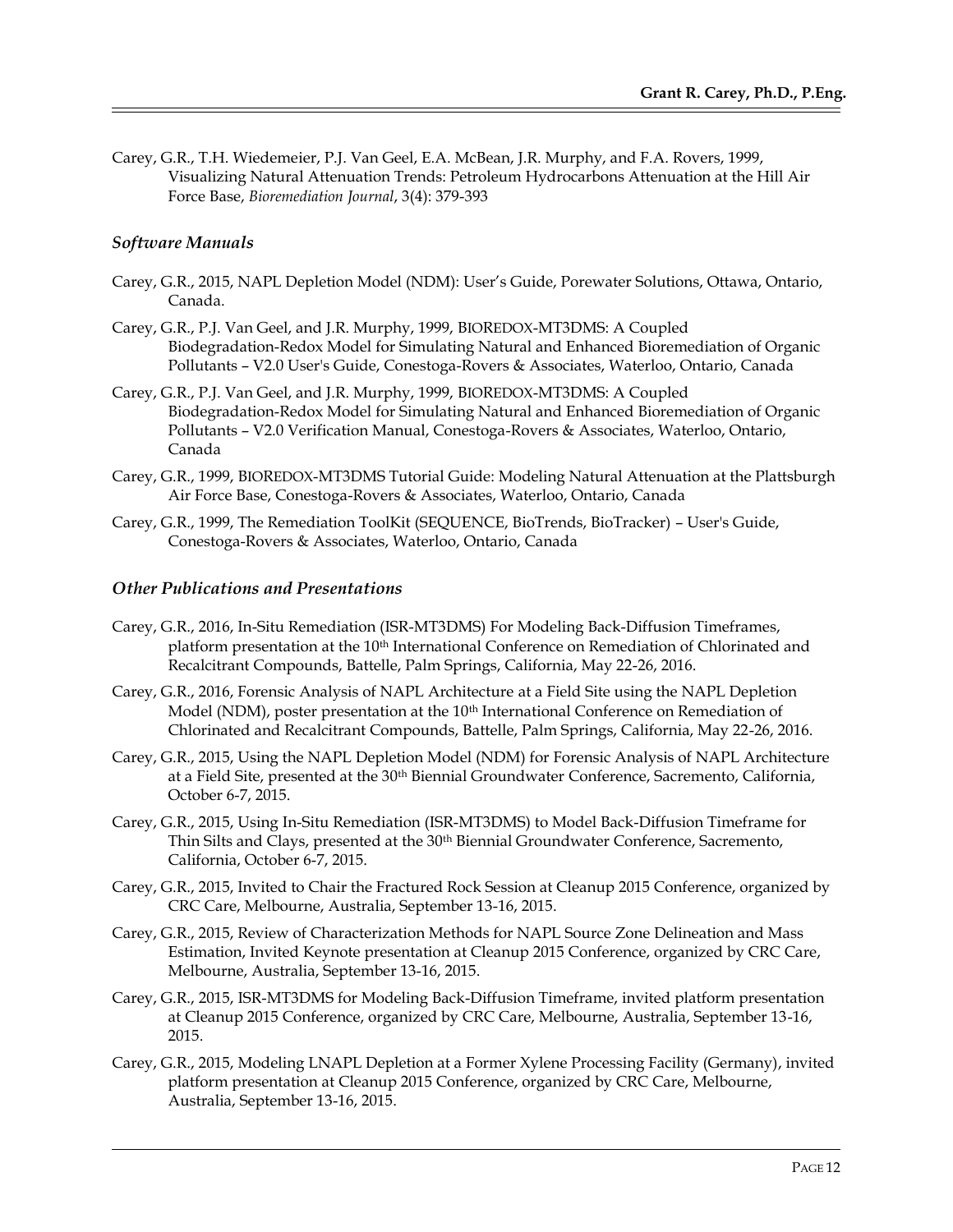- Carey, G.R., 2015, ISR-MT3DMS for Modeling Back-Diffusion Timeframe, presented at REMTEC Summit, Westminster, Colorado, March 3, 2015.
- Carey, G.R. and E.A. McBean, 2013, Predicting Achievable Mass Discharge Goals, Timeframes, and Back-Diffusion Contributions, invited platform presentation at REMTEC Summit, Westminster, Colorado, March 4-6, 2013.
- Carey, G.R., M. King, J. Christensen, and C. Pattersen, 2013, Modeling the Influence of Tidal Pumping on Naphthalene Transport through an AquaBlok Cap, presented at Battelle's Conference on Remediation of Contaminated Sediments, Dallas, Texas, February 4-7, 2013.
- Carey, G.R. and E.A. McBean, 2010, Uses, Benefits, and Limitations of Mass Flux and Mass Discharge: A Case Study Review, presented at Consoil 2010, Salzburg, Austria, September 22-24, 2010.
- Carey, G.R. and E.A. McBean, 2010, NAPL Depletion Model (NDM) for Predicting Remediation Timeframe, presented at Consoil 2010, Salzburg, Austria, September 22-24, 2010.
- Carey, G.R. and E.A. McBean, 2010, Validation of a Mass Balance Approach for Estimating DNAPL Remediation Timeframe, presented at Battelle 2010 Remediation of Chlorinated and Recalcitrant Compounds, Monterey, California, May 24-27, 2010.
- Carey, G.R. and E.A. McBean, 2010, A Mass Balance Approach for Estimating DNAPL Source Remediation Timeframe, presented at the 2010 RPIC Federal Contaminated Sites National Workshop in Montreal, QC May 10-13, 2010.
- Carey, G.R. and E.A. McBean, 2010, Back-Diffusion and Discount Rate Implications for DNAPL Remediation Strategies, presented at the 2010 RPIC Federal Contaminated Sites National Workshop in Montreal, QC May 10-13, 2010.
- Stroo, H. and G.R. Carey, 2010, Use and Measurement of Mass Flux and Mass Discharge, invited platform presentation at the AFCEE Technology Transfer Workshop in San Antonio, Texas, April 6-9, 2010.
- Carey, G.R., 2006 Plattsburgh Mass Balance Modeling Case Study, invited to submit to Savannah River National Laboratory, 2006.
- Carey, G.R., J. Vaillancourt, M.G. Mateyk, and J. Maude, 2006, Case Study Feasibility Study for an In Situ Oxygen Curtain, presented at the Fifth International Conference on Remediation of Chlorinated and Recalcitrant Compounds, Monterey, California, May 22-25, 2006.
- Carey, G.R., 2006, "Overview of Monitored Natural Attenuation", excerpt from the "ITRC MNA and Enhanced Attenuation Resource Guide", available online in 2006.
- Kean, J., K. Wilson, J. Doyon, K.M. Vangelas, and G. Carey, 2006, Monitored Natural Attenuation and Enhanced Attenuation – A National Overview: Results of an ITRC Survey, in Proceedings of the Fifth International Conference on Remediation of Chlorinated and Recalcitrant Compounds, Monterey, California, May 22-25, 2006.
- Kean, J., K.M. Vangelas, K. Wilson, G.R. Carey, D. Green, J. Doyon, and P. Harrington, 2005, Monitored Natural Attenuation and Enhanced Attenuation – A National Overview: Results of an ITRC Survey, presented at the SERDP conference, Seattle, Washington, November 2005.
- Carey, G.R., "Visualizing the Effectiveness of MNA and Enhanced Attenuation Remedies Using SEQUENCE ", presented at the ITRC EACO team meeting, October 2005.
- Carey, G.R., D. Major, D. Verret, and M. Roworth, 2003, Visualization and Modeling of Bioaugmentation at Kelly Air Force Base, presentation at the Seventh International Symposium on In Situ and On-Site Bioremediation, Orlando, Florida, June 2-5, 2003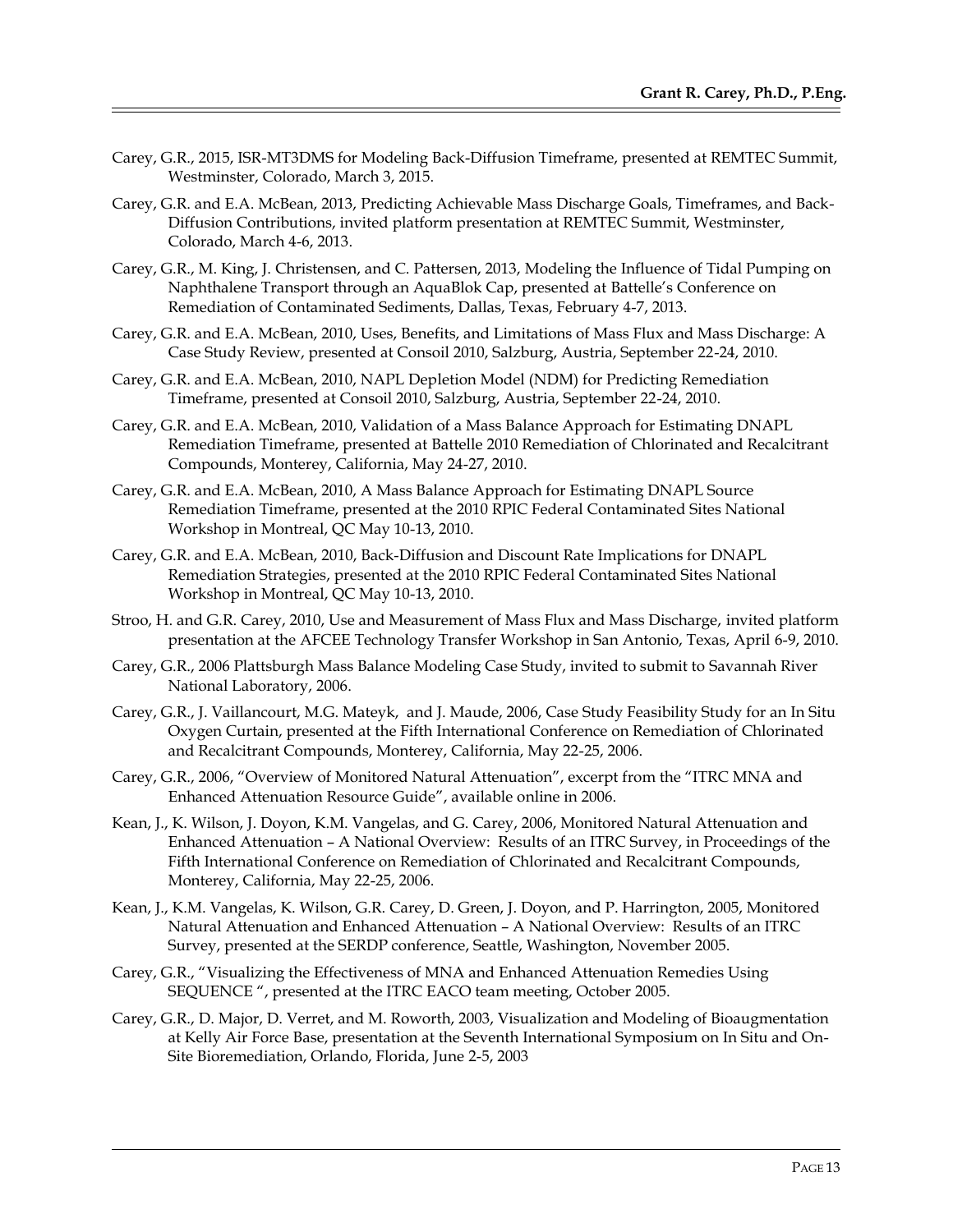- Carey, G.R and M. Roworth, 2003, Evaluating Remediation Timeframe for Combined Source Containment-MNA Remedies, presentation at the Seventh International Symposium on In Situ and On-Site Bioremediation, Orlando, Florida, June 2-5, 2003.
- King, M., G. Carey, D. Abbey and F. Baechler, 2003, Groundwater and Contaminant Transport Modelling at the Sydney Tar Ponds, in Proceedings of the 2003 IAH Conference, Winnipeg, Canada.
- Carey, G.R., 2001, Case Study of New Techniques for Calculating Biodegradation Rates, presented at the Sixth International Symposium on In Situ and On-Site Bioremediation, San Diego, California, 2001.
- Carey, G.R., Derivation of Multi-Dimensional Inverse Models for Estimating First-Order Biodegradation Rates, Technical Note published online by the Environmental Institute for Continuing Education, July 17, 2001.
- Carey, G.R. and P.J. Van Geel, 2000, Calibration of a Leachate Natural Attenuation Model for the Vejen Landfill (Denmark), in Proceedings of the Groundwater 2000 Conference, Copenhagen, Denmark, June 2000.
- Van Geel, P.J., K. Britton, and G.R. Carey, 1999, Impact of Biodegradation Rates on the Redox Zones Generated below Landfills, Proceedings of the 52nd Canadian Geotechnical Conference, Regina, Saskatchewan, October 24-27, 1999.
- Carey, G.R., P.J. Van Geel, J.R. Murphy, E.A. McBean, and F.A. Rovers, 1999, Modeling Natural Attenuation at Plattsburgh Air Force Base, Presented at the Fifth International Symposium on In Situ and On-Site Bioremediation, San Diego, California, April 19-22, 1999.
- Carey, G.R., E.A. McBean, and F.A. Rovers, 1999, Visualizing Natural Attenuation Trends, in Proceedings of the Fifth International Symposium on In Situ and On-Site Bioremediation, San Diego, California, April 19-22, 1999.
- Carey, G.R., E.A. McBean, and F.A. Rovers, 1999, Risk Management Using Natural Attenuation Processes, presented at the 1999 Risk Management Symposium, Air Force Space Command, February 1999.
- Carey, G.R., P.J. Van Geel, J.R. Murphy, E.A. McBean, and F.A. Rovers, 1998, Full-Scale Field Application of a Coupled Biodegradation-Redox Model (BIOREDOX), in Proceedings of the First International Conference on Remediation of Chlorinated and Recalcitrant Compounds, Monterey, California, May 18-21, 1998.
- P.J. Van Geel, G.R. Carey, E.A. McBean, and F.A. Rovers, 1998, An Integrated Landfill Modeling System (ILMS) for Evaluating Remediation Alternatives, in Proceedings of the First International Conference on Remediation of Chlorinated and Recalcitrant Compounds, Monterey, California, May 18-21, 1998.
- Harris, S.M., S. Day, E. Roberts, F.A. Rovers, and G.R. Carey, 1998, Applications of an Innovative Method for Visualizing Natural Attenuation, in Proceedings of the First International Conference on Remediation of Chlorinated and Recalcitrant Compounds, Monterey, California, May 18-21, 1998.
- Carey, G.R., P.J. Van Geel, J.R. Murphy, E.A. McBean, and F.A. Rovers, 1998, Coupled Biodegradation-Redox Modeling to Simulate Natural Attenuation Processes at the Plattsburgh Air Force Base (New York), in Proceedings of MODFLOW'98, Golden, Colorado, October 5-7, 1998.
- Carey, G.R., P.J. Van Geel, J.R. Murphy, and E.A. McBean, 1998, An Efficient Screening Approach for Modeling Natural Attenuation, in Proceedings of MODFLOW'98, Golden, Colorado, October 6-8, 1998.